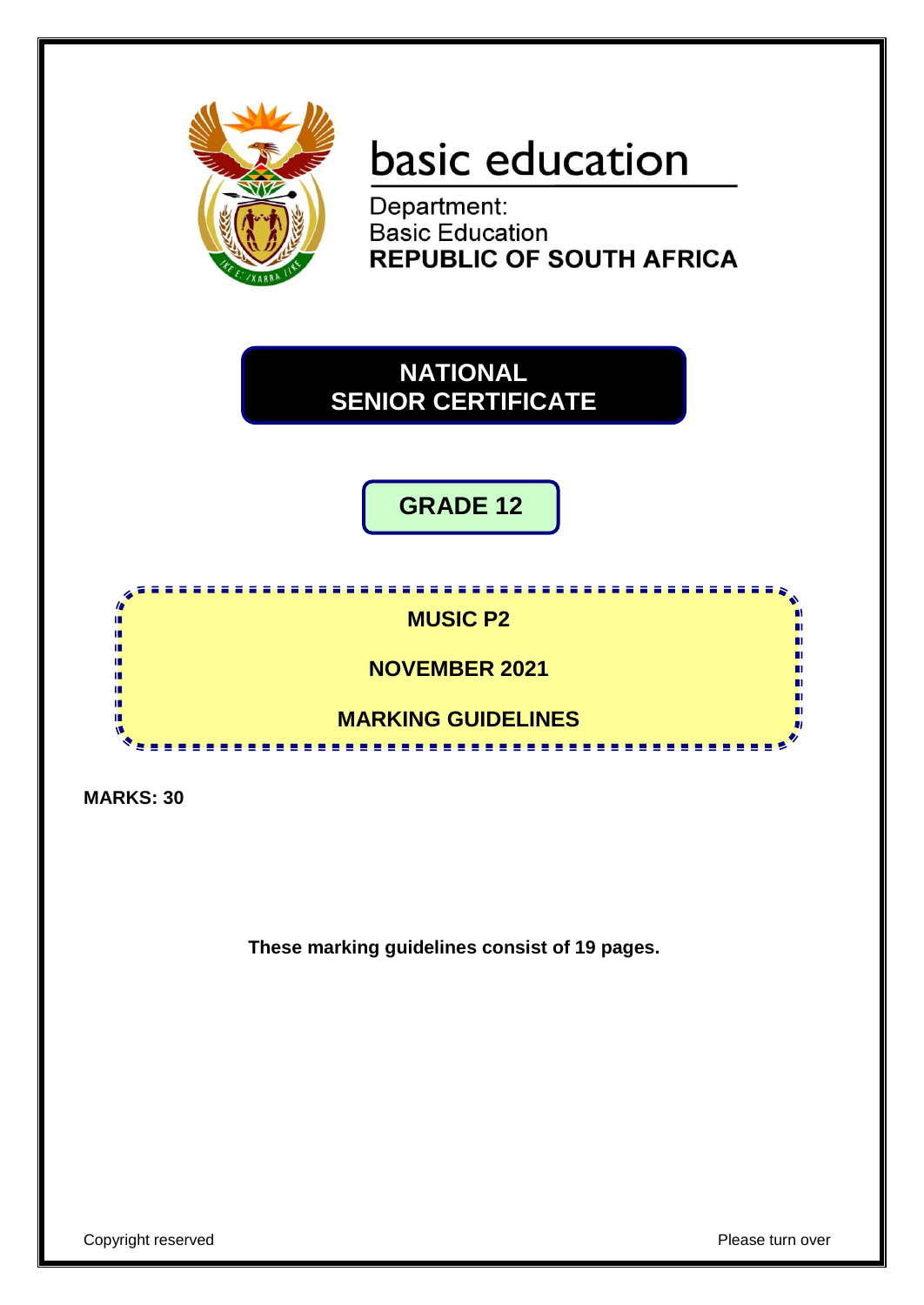### **INSTRUCTIONS AND INFORMATION**

1. This question paper consists of THREE sections:

> SECTION A: Aural (8) SECTION B: Recognition of Music Concepts (14) SECTION C: Form (8)

- 2. QUESTION 1, QUESTION 2 and QUESTION 6 are COMPULSORY.
- 3. Also answer QUESTION 3 (Indigenous African Music (IAM)) **OR** QUESTION 4 (JAZZ) **OR** QUESTION 5 (Western Art Music (WAM)).
- 4. Write ALL your answers on this question paper. Use a pencil for music notation and blue or black ink for the other answers.
- 5. This examination will be done while candidates are listening to a CD.
- 6. The music teacher of the centre must conduct the examination in the presence of the invigilator.
- 7. The last page of this question paper is manuscript paper intended for rough work. The candidate must NOT remove this page.
- 8. Candidates may NOT have access to any musical instrument for the duration of this examination.
- 9. Candidates must take note of the mark allocation of each question to provide enough information in their answers.
- 10. Write neatly and legibly.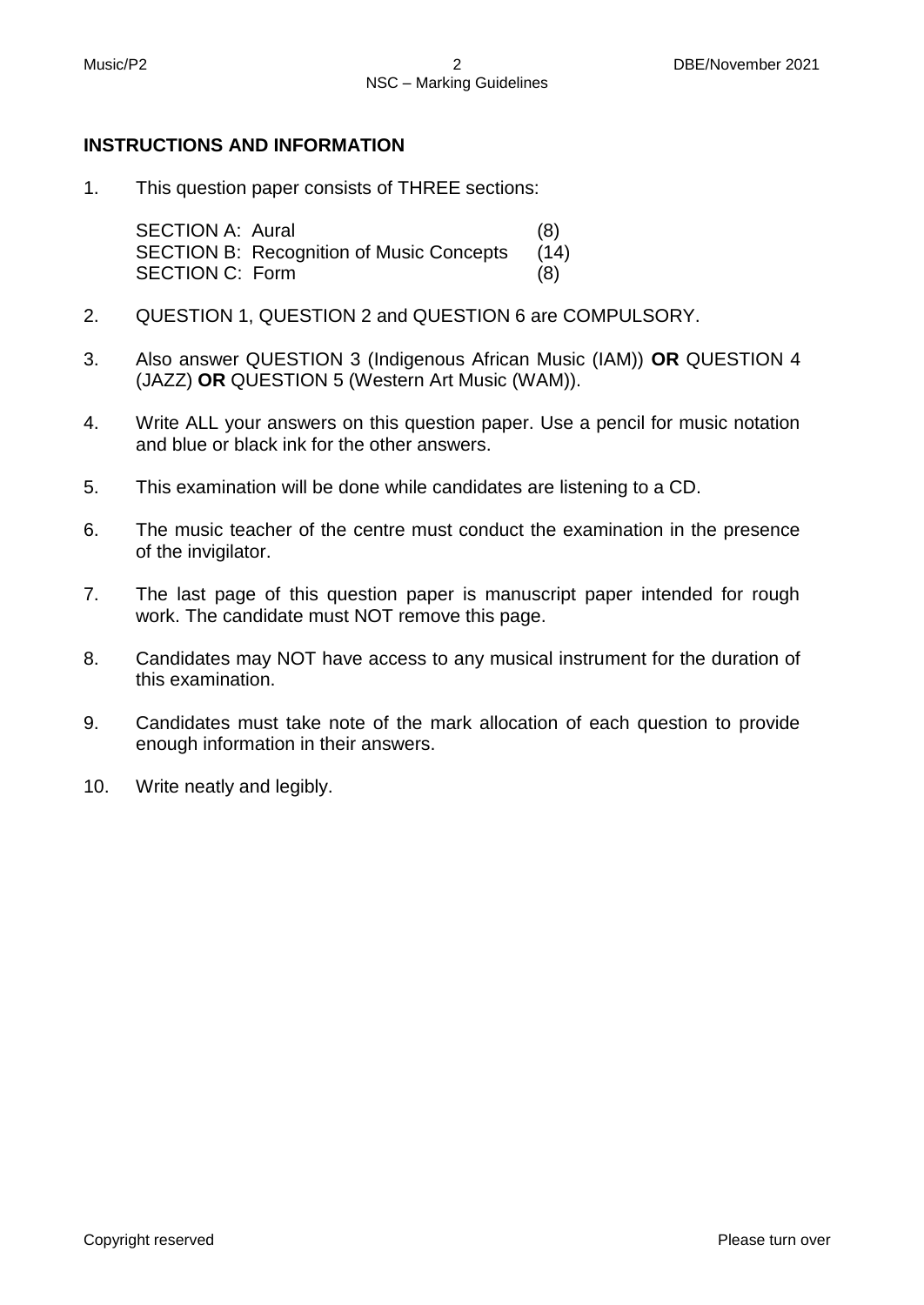*Note to the marker: Candidates must be given credit for any other correct answer not included in the marking guidelines.*

## **SECTION A: AURAL (Compulsory)**

## **QUESTION 1**

1.1 Notate the rhythm of the missing notes in bars 2 to 3 below.

**Answer:**



*½ mark per note as indicated* (3)

1.2 Notate the missing notes at (A) and (B).



**[4]**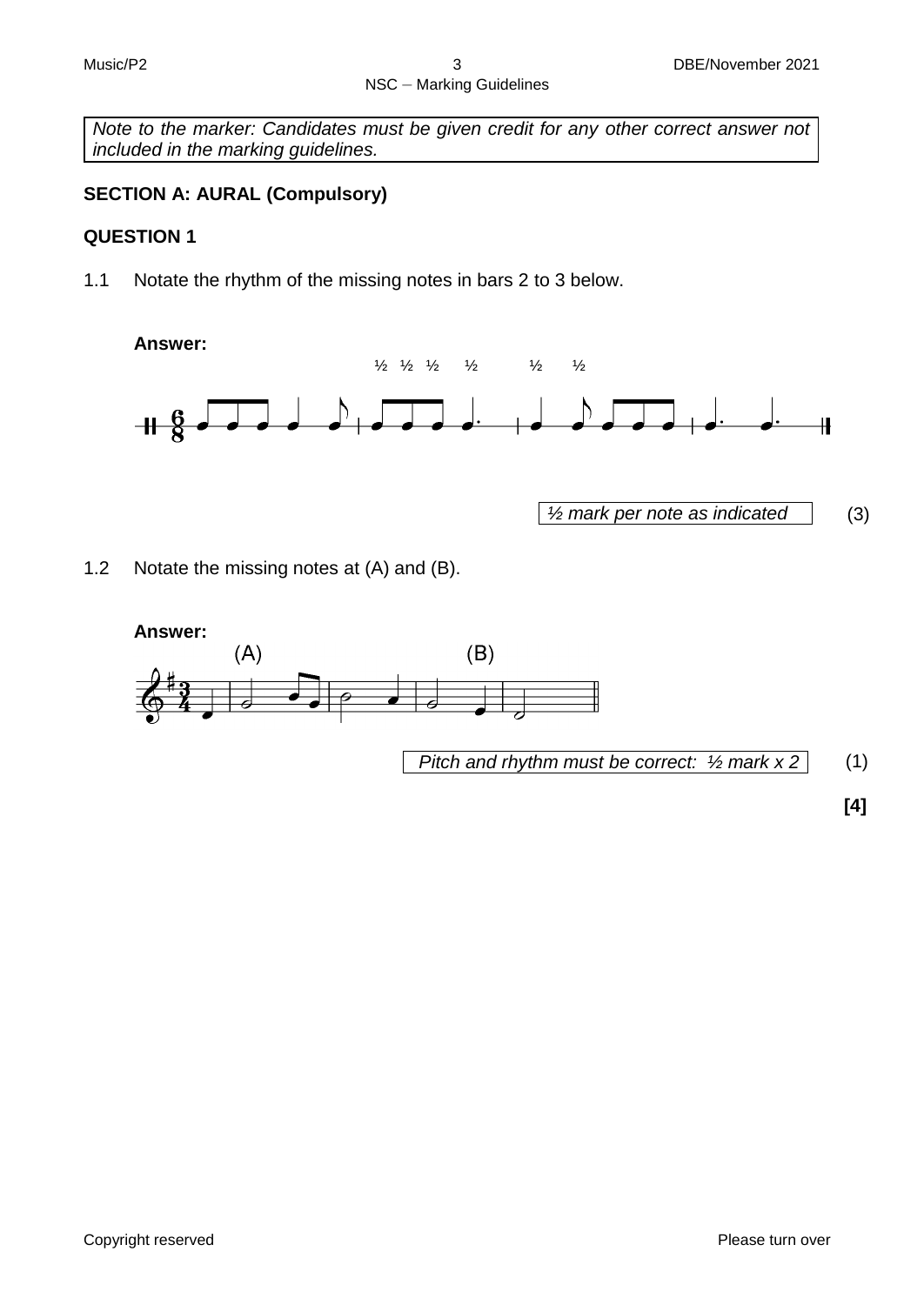# **QUESTION 2**

2.1 Identify the cadences at the end of each of the following TWO extracts.

| 2.1.1 <b>Answer:</b> Interrupted | $1$ 1 mar $\overline{k}$ | (1) |
|----------------------------------|--------------------------|-----|
| 2.1.2 <b>Answer: Plagal</b>      | $1$ mark                 | (1) |

2.2 Identify TWO prominent compositional techniques in this extract.

# **Answer:**

- Repetition
- Syncopation
- Melodic variation
- Repeated chords in the accompaniment
- Harmonic variation **Any TWO** (2)
- 2.3 Answer the following questions by making a cross (X) in the appropriate block.
	- 2.3.1 Identify the genre/style of this music extract.

| $\sim$<br>ıu<br>- - - - - |
|---------------------------|
|---------------------------|

2.3.2 Which term best describes the rhythmic feel in this extract?

| Irregular                                              | Straight | SWHAC. | Polyrhythmic |  |
|--------------------------------------------------------|----------|--------|--------------|--|
| <b>Answer: Swing</b>                                   | 1 mark   |        |              |  |
| Which term best describes the use of rhythmic texture? |          |        |              |  |

2.3.3 Which term best describes the use of rhythmic texture?

 $Irregular rhythm$  Polythythmic Monorhythmic Free rhythm **Answer:** Polyrhythmic *1 mark* (1)

2.3.4 Which one of the following describes the time signature?



$$
(8 \div 2) [4]
$$

**TOTAL SECTION A: 8**

**Answer:** Blues *1 mark* (1)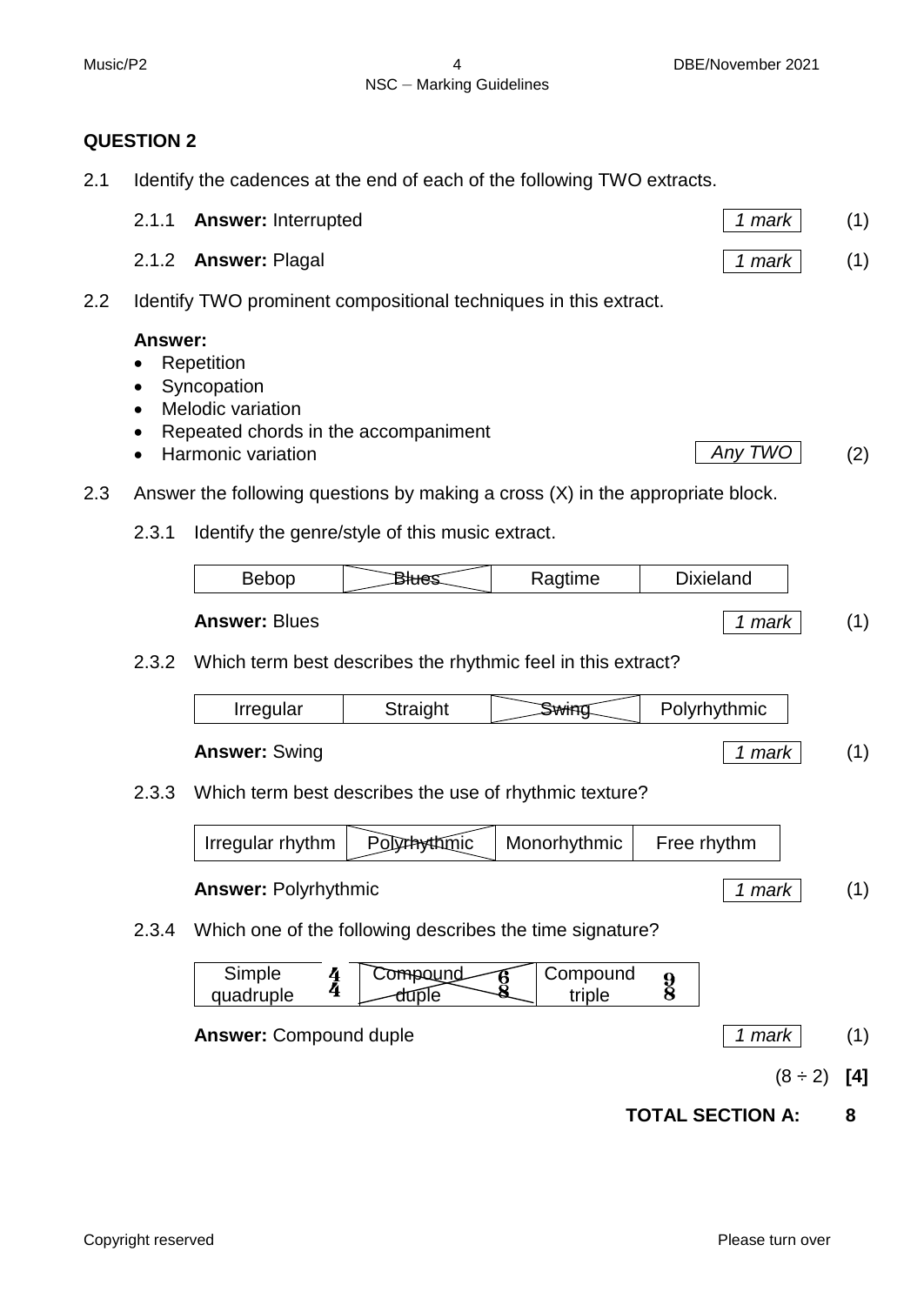## **SECTION B: RECOGNITION OF MUSIC CONCEPTS**

#### **Answer QUESTION 3 (IAM) OR QUESTION 4 (JAZZ) OR QUESTION 5 (WAM).**

### **QUESTION 3: INDIGENOUS AFRICAN MUSIC (IAM)**

Listen to the following tracks and answer the questions that follow.

*Note to the marker: if a candidate selects more items than requested, only the first number of answers required, must be marked.* 

3.1 Indicate THREE items in COLUMN A that relate to the music in Track 10. Make a cross (X) in THREE appropriate blocks.

| <b>COLUMN A</b> | <b>ANSWER</b> |
|-----------------|---------------|
| <b>SATB</b>     | X             |
| Major tonality  | X             |
| Cothoza         |               |
| <b>TTBB</b>     |               |
| A cappella      | X             |
| Improvisation   |               |
| Chord cycle     | X             |
| Izibongo        |               |

*3 x 1* (3)

3.2 Indicate THREE items in COLUMN A that relate to the music in Track 11. Make a cross (X) in THREE appropriate blocks.

| <b>COLUMN A</b>             | <b>ANSWER</b> |
|-----------------------------|---------------|
| Minor key                   |               |
| Concertina                  | X             |
| Single-part texture         |               |
| Repetitive accompaniment    | x             |
| Ascending melodic sequences |               |
| Uhadi accompaniment         |               |
| Two-chord cycle             | x             |
| Praise poetry               |               |

*3 x 1* (3)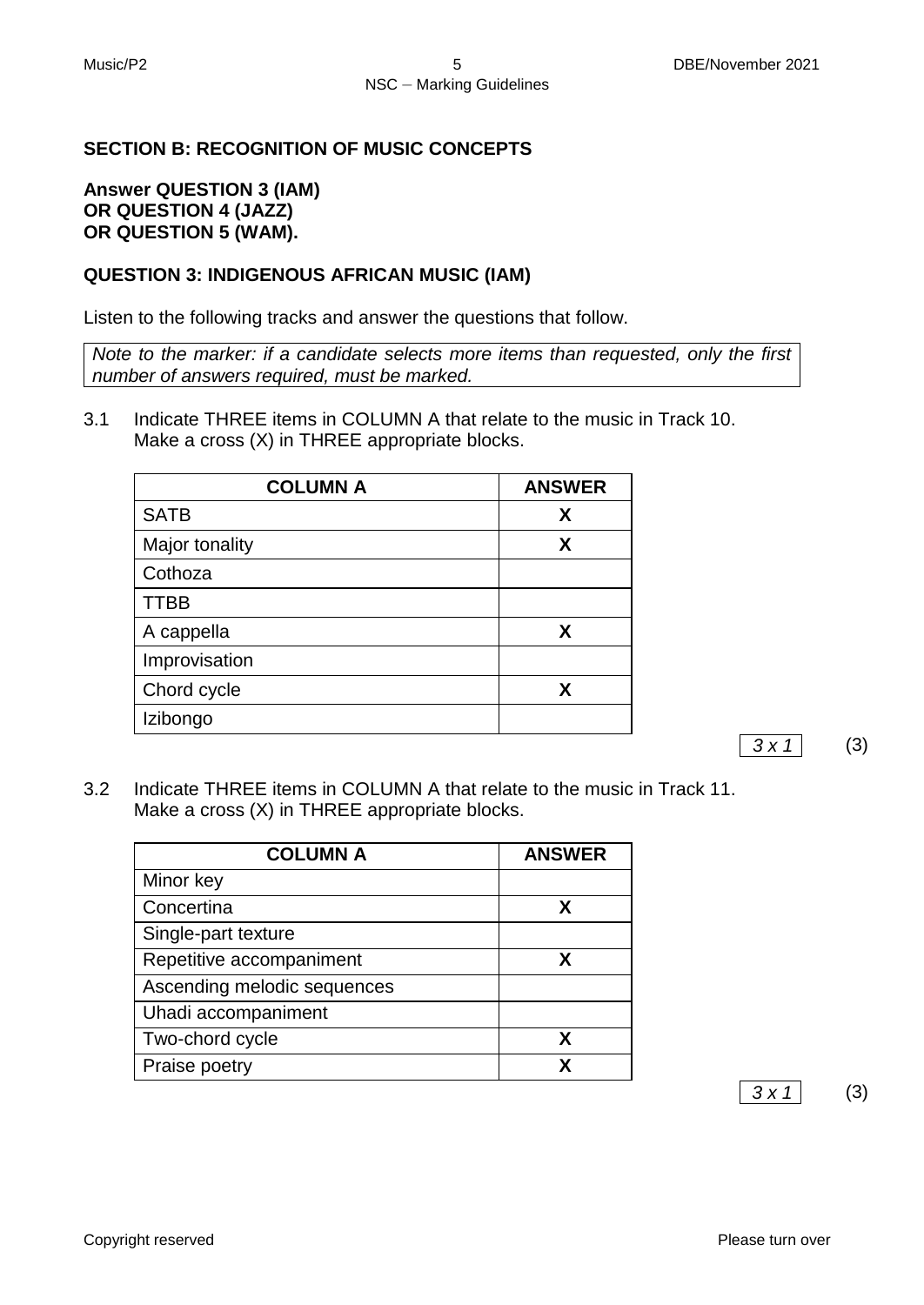- 
- 3.3 Identify the THREE features (3.3.1 to 3.3.3) heard in this extract.

## **Answer:**

- 3.3.1 Vocal technique: Ululation
- 3.3.2 Compositional technique: Call and response/overlapping
- - Repetition/imitation
	- Cyclic chordal pattern as answer to the call
	- Cross-rhythms
- 3.3.3 Aerophone: Whistle

- $3 \times 1$  (3)
- 3.4 Compare the TWO extracts according to the features below. Write your answers in the spaces provided.

# **Answer:**

| <b>FEATURE</b>             | <b>TRACK13</b>                                                                                   | <b>TRACK 14</b>                                               |
|----------------------------|--------------------------------------------------------------------------------------------------|---------------------------------------------------------------|
| <b>Vocal</b><br>technique  | Crepitation<br>Scooping                                                                          | Umngqokolo<br>Overtone singing                                |
| <b>Harmony</b><br>(Chords) | Mostly primary triads<br>(mostly major chords)<br>Chord cycle<br>Descending parallel<br>movement | Chords result from layered<br>construction<br>Two-chord cycle |

*Any ONE correct fact per block x 4* (4)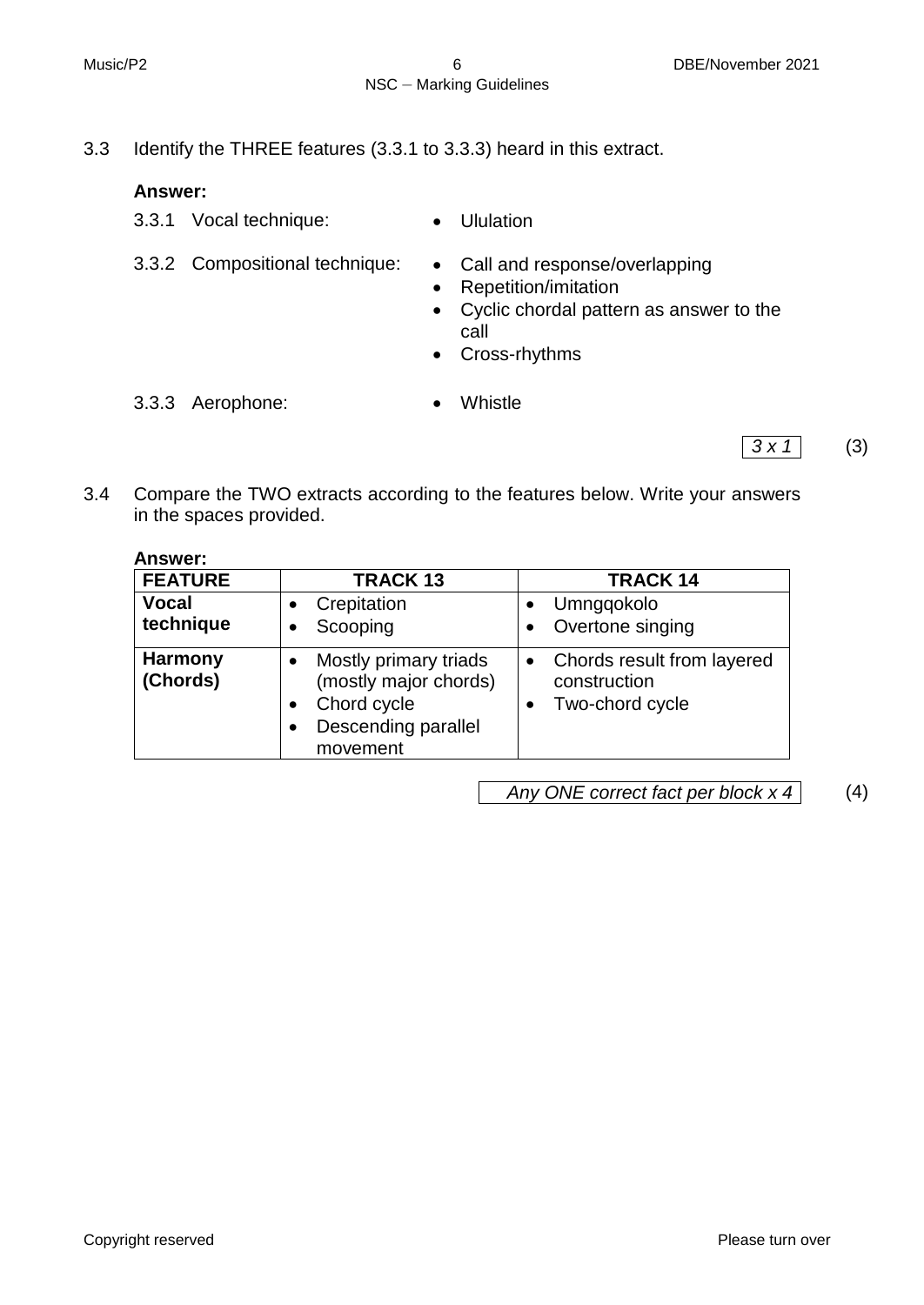3.5 Describe ONE feature of the texture and ONE feature of the accompaniment for EACH extract. Write your answers in the spaces provided.

| Answer:      |                                                                                                               |                                                                                                                                                                                                                                                                                        |
|--------------|---------------------------------------------------------------------------------------------------------------|----------------------------------------------------------------------------------------------------------------------------------------------------------------------------------------------------------------------------------------------------------------------------------------|
| <b>TRACK</b> | <b>Texture</b>                                                                                                | <b>Accompaniment</b>                                                                                                                                                                                                                                                                   |
| Track 15     | Homophonic/chordal<br>$\bullet$<br>Dense choir/TTBB sound<br>alternating with solo voice<br>Call and response | Harmonising backing vocals<br>٠<br>Guitar playing in a picking style<br>$\bullet$<br>Drum kit keeps the rhythmic<br>$\bullet$<br>drive<br>Repetitive chord cycle<br>٠<br>Bass guitar outlines chord<br>$\bullet$<br>progression<br>Bass guitar doubles bass voice<br>$\bullet$<br>part |
| Track 16     | Overlapping<br>$\bullet$<br>Layered music<br>$\bullet$<br>Thick/dense                                         | Umngqokolo vocalist(s)<br>Cross-rhythm of shaker<br>$\bullet$<br>Beating of uhadi string<br>$\bullet$<br>Flute-like counter-<br>$\bullet$<br>melody/whistle-like sound<br>Repetitive chord cycle                                                                                       |

*Any ONE correct fact per block x 4* (4)

3.6 3.6.1 Name the style that you hear in this extract.

## **Answer:** Malombo *1 mark* (1)

3.6.2 Describe the characteristics of direto/izibongo in this extract.

#### **Answer:**

- The performer recites his own praise names
- He recites over instrumental accompaniment
- Uses a form of speech-singing
- There is no single, constant melodic sequence pitch movement is determined by the words (melorhythmic)
- Spoken in a fast tempo
- The praise singing centres around the dominant note
- Imagery is employed

*Any THREE* (3)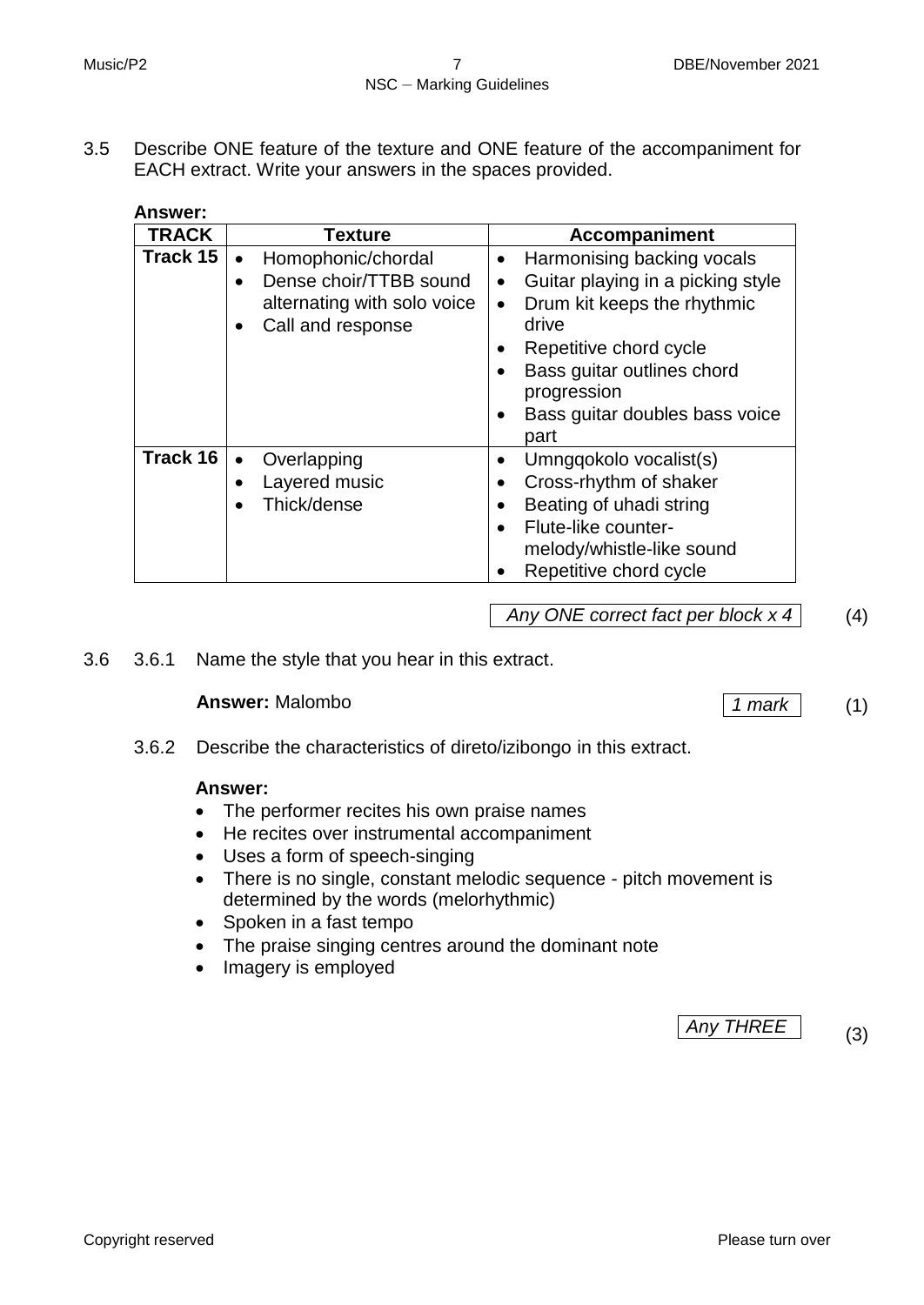- 3.6.3 Name SIX instruments of the backing band in this extract.
	- **Answer:** African drum Drum kit Shaker(s) Rhythm sticks Electric guitar Bass guitar Flute Kudu horn (Lenaka)

*Any SIX x ½ mark* (3)

3.7 Name the style that you hear in the extract.

## **Answer:** Maskanda (1) 1 mark

3.8 Indicate THREE items in COLUMN A that you associate with the music that you hear. Make a cross (X) in THREE appropriate blocks.

| <b>COLUMN A</b>                       | <b>ANSWER</b> |
|---------------------------------------|---------------|
| Vocal scoops                          | X             |
| Repeated vocal phrase                 | X             |
| Isicathamiya                          |               |
| Singer moves from singing to speaking | X.            |
| <b>Ululation</b>                      |               |
| Izibongo                              | X             |
| Female vocal ensemble accompaniment   |               |
| Ukuvamba by the lead guitar           |               |

*3 x 1* (3)



**OR**

Copyright reserved **Please** turn over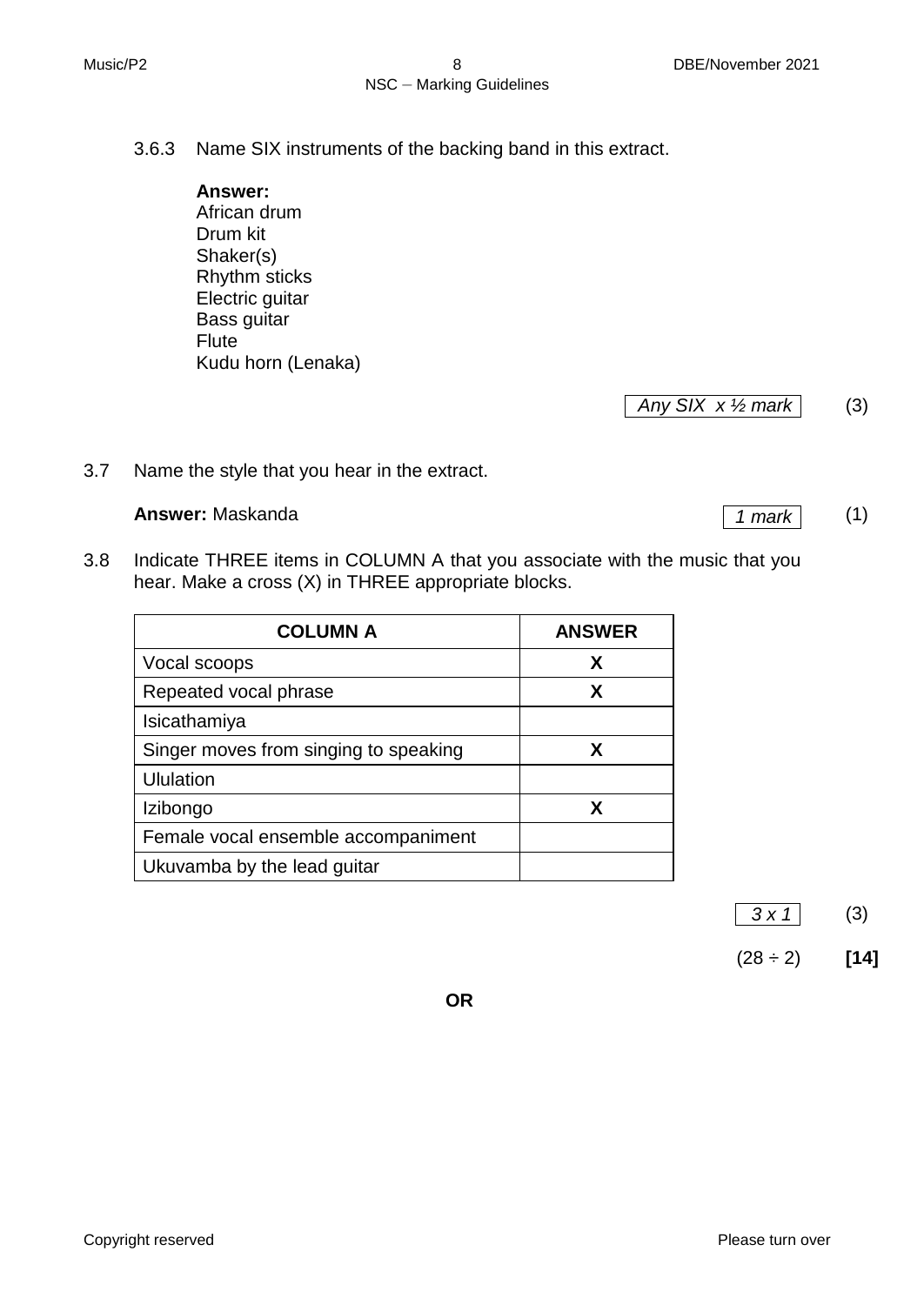## **QUESTION 4: JAZZ**

Listen to the following tracks and answer the questions that follow.

4.1 Indicate THREE items in COLUMN A that relate to the music in Track 20. Make a cross (X) in THREE appropriate blocks.

| <b>COLUMN A</b>                             | <b>ANSWER</b> |
|---------------------------------------------|---------------|
| Muted trumpet plays the melody              | Х             |
| Saxophone and trombone play a harmonic vamp |               |
| Chord cycle                                 | X             |
| <b>Blues</b>                                | X             |
| Tremolo guitar                              |               |
| Big band                                    |               |
| Compound duple                              | X             |
| <b>Bebop</b>                                |               |

4.2 Indicate THREE items in COLUMN A that relate to the music in Track 21. Make a cross (X) in THREE appropriate blocks.

| <b>COLUMN A</b>                            | <b>ANSWER</b> |
|--------------------------------------------|---------------|
| Idiophones and membranophones              | X             |
| Syncopated melodic line on vibraphone      |               |
| Irregular accents on the marimba           | X             |
| Piano                                      | X             |
| String section accompaniment               |               |
| Melody in the major key on electric guitar | x             |
| Simple triple                              |               |
| Monophonic texture                         |               |

*3 x 1* (3)

*3 x 1* (3)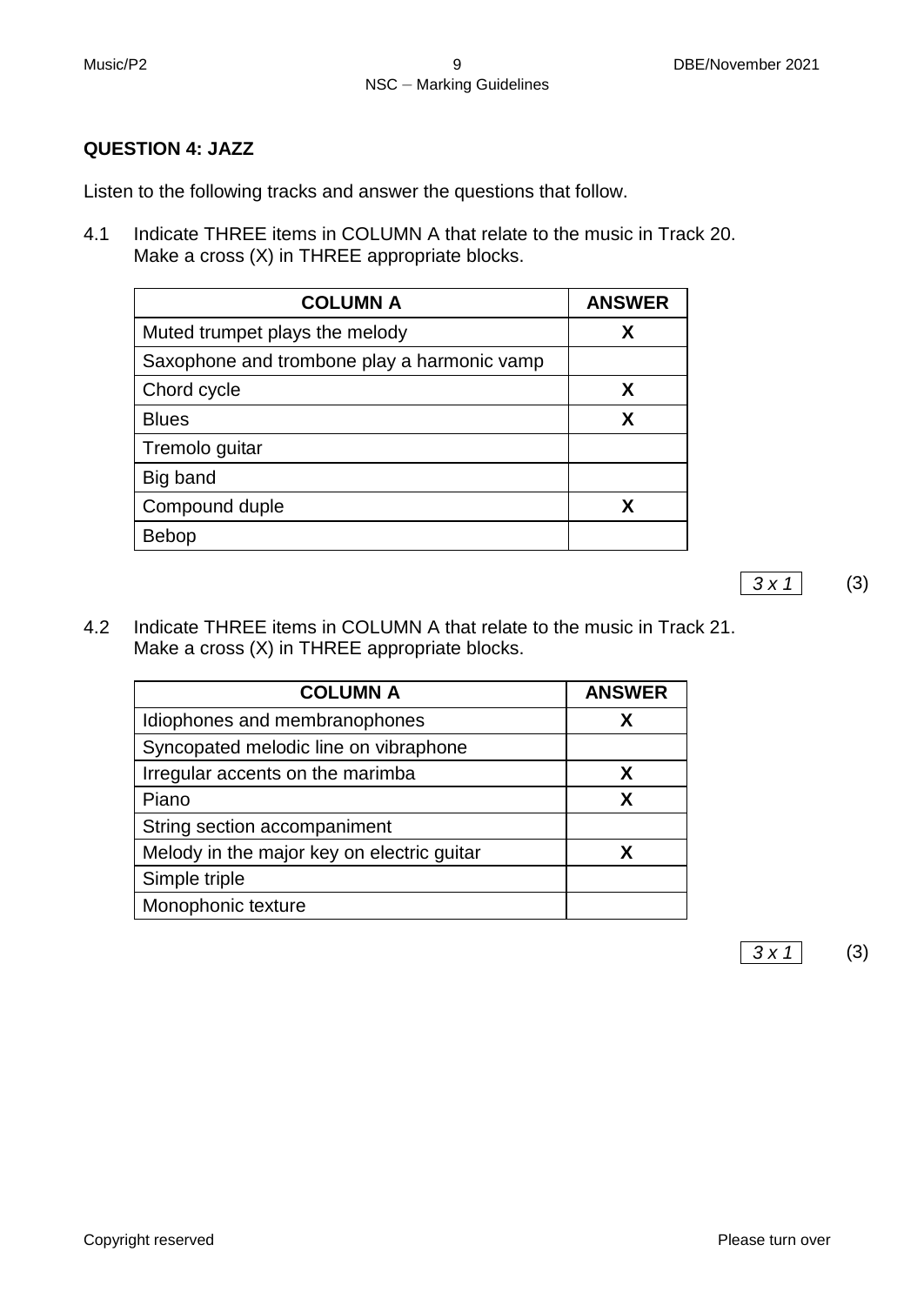4.3 Describe THREE features (4.3.1 to 4.3.3) heard in this extract.

### **Answer:**

- 
- 4.3.1 Instrumental accompaniment: Guitar regular strumming of chords (harmonic and rhythmic function)
	- Drum kit mostly uses brushes to keep time (rhythmic function)
	- Clarinet outlines the chord progression and provides countermelodies and melodic fills
	- Cyclic chord structure provided by guitar and clarinet
	- Double bass outlines the harmony
	- Double bass plays walking bass

- 
- 4.3.2 Introduction: Clarinet enters first with the melody followed by the guitar and drum kit
- 4.3.3 Texture: <br>
Homophonic
	- Call and response
- *3 x 1* (3)
- 4.4 Compare the TWO extracts according to the music elements below. Write your answers in the spaces provided.

#### **Answer:**

| <b>ELEMENT</b> | <b>TRACK 23</b>                                                                                                      | <b>TRACK 24</b>                                                                                                                                                                                                         |
|----------------|----------------------------------------------------------------------------------------------------------------------|-------------------------------------------------------------------------------------------------------------------------------------------------------------------------------------------------------------------------|
| <b>Harmony</b> | Cyclic chord<br>progression<br>Two-chord pattern<br>$(i-VII)/(I-ii)$<br>Harmonic ostinato                            | Cyclic chord progression<br>Four-chord pattern<br>$(I-IV-I64-V)$<br>$O$ $(I - ii^6 - I^6 - V)$                                                                                                                          |
| Rhythm         | Repetition of a<br>complex dotted<br>rhythmic pattern<br>Rhythmic layering<br>(piano and drums)<br>Rhythmic ostinato | Repetitive skiffle-like rhythm<br>$\bullet$<br>Two clearly defined rhythmic<br>motives<br>Extensive use of syncopation<br>$\bullet$<br>Saxophone and guitar/banjo<br>$\bullet$<br>have independent rhythmic<br>material |

*Any ONE correct fact per block x 4* (4)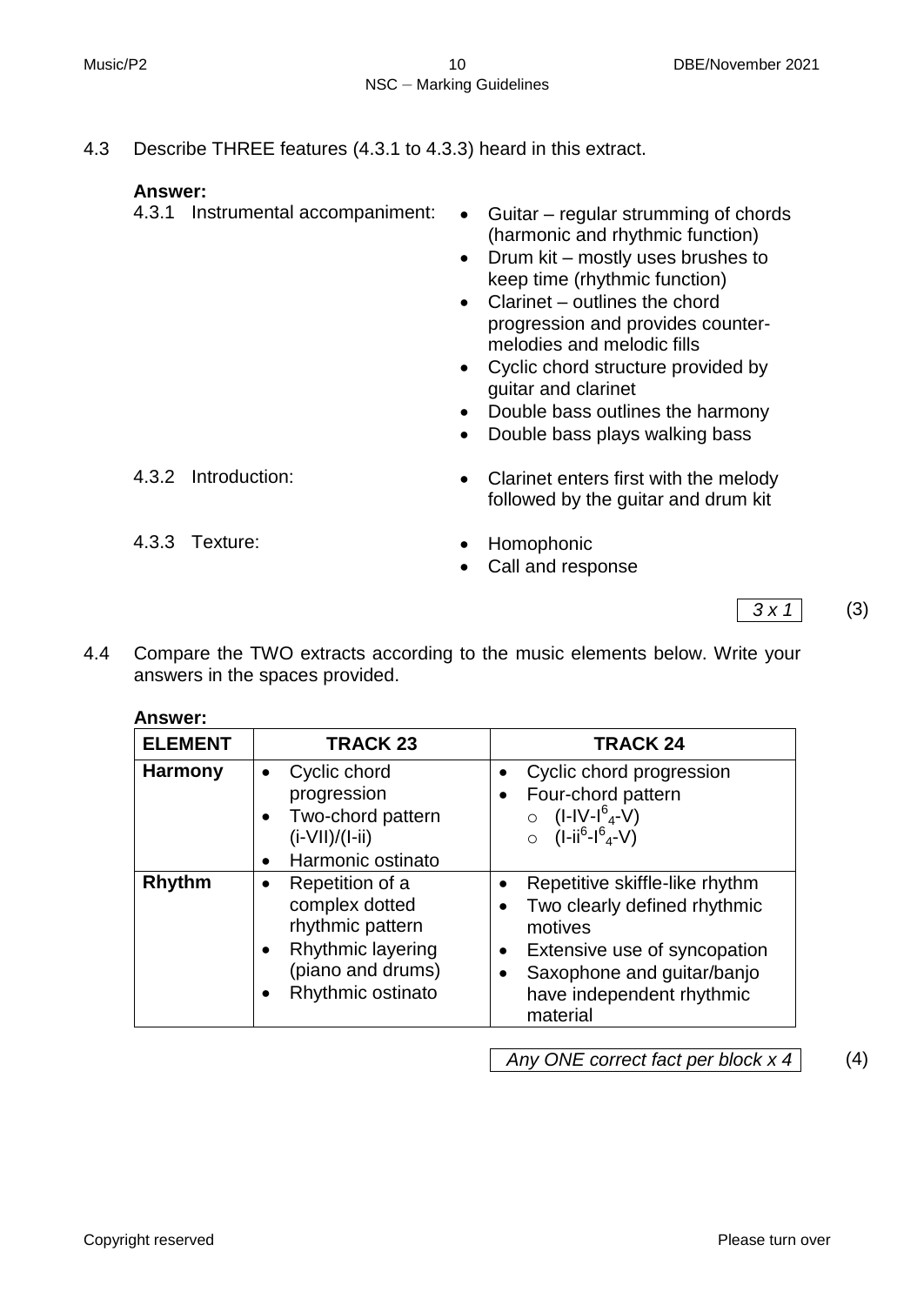## NSC – Marking Guidelines

4.5 Describe TWO features of the melody for EACH extract. Write your answers in the spaces provided.

| <b>TRACK</b>                                         | <b>MELODY</b>                                                                                         |  |
|------------------------------------------------------|-------------------------------------------------------------------------------------------------------|--|
| Track 25<br>Melody sung by a male voice<br>$\bullet$ |                                                                                                       |  |
|                                                      | Vocal phrase repeated three times                                                                     |  |
|                                                      | Slight variation in third repeat                                                                      |  |
|                                                      | Melody based on a natural minor scale                                                                 |  |
|                                                      | Melody has a narrow range (major $6th$ )                                                              |  |
|                                                      | Each phrase ends with a descending scoop                                                              |  |
|                                                      | Syncopated melody                                                                                     |  |
| Track 26<br>(Alto) saxophone melody                  |                                                                                                       |  |
|                                                      | Starts with a repeated melodic phrase (four times)<br>$\bullet$                                       |  |
|                                                      | This is followed by an answering phrase with different melodic<br>$\bullet$<br>material (three times) |  |
|                                                      | Both phrases are in the major key                                                                     |  |
|                                                      | Extract ends with a trill                                                                             |  |
|                                                      | Consists of two motives which are repeated                                                            |  |
|                                                      | Highly syncopated melody                                                                              |  |
|                                                      | The answering $(2^{nd})$ phrase has a descending sequence<br>$\bullet$                                |  |

|  | 4.6 4.6.1 Name the style that you hear in this extract. |          |     |
|--|---------------------------------------------------------|----------|-----|
|  | <b>Answer: Marabi</b>                                   | $1$ mark | (1) |

4.6.2 Describe the use of melody in this extract.

### **Answer:**

- Pentatonic nature
- Repeated motives
- Descending melodic trend
- Sequential character
- 4.6.3 Describe the function of the clarinet in this extract.

#### **Answer:**

- Plays the melody in the introduction
- Plays counter-melodies throughout the extract
- Plays melodic fills between vocal phrases



*Any THREE* (3)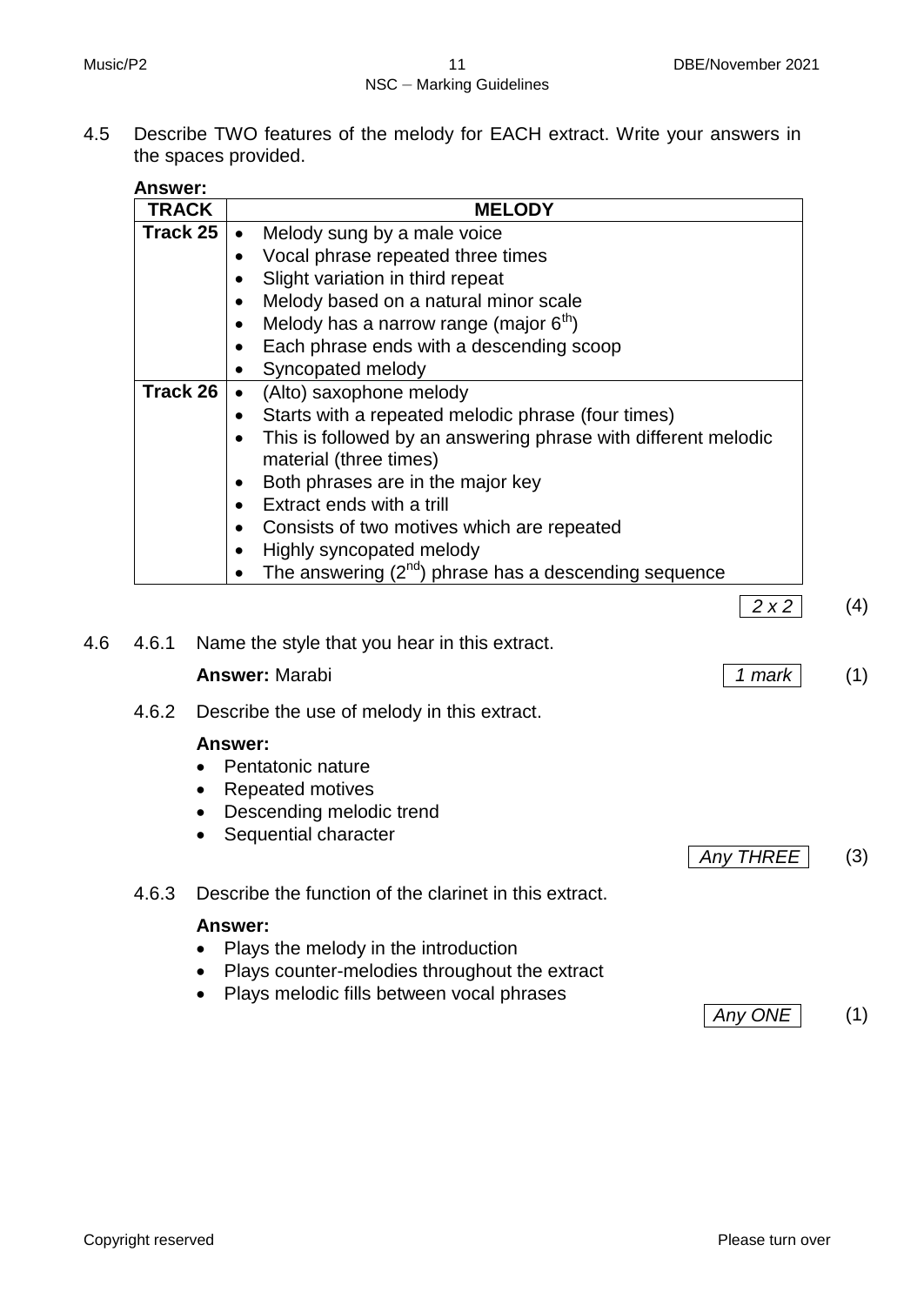4.6.4 Besides the clarinet, name FOUR other instruments of the backing band in this extract.

**Answer:** Rhythm guitar Piano Drum kit Snare drum Double bass Banjo

*4 x ½* (2)

4.7 Indicate THREE items in COLUMN A that you associate with the music that you hear. Make a cross (X) in THREE appropriate blocks.

| <b>COLUMN A</b>                  | <b>ANSWER</b> |
|----------------------------------|---------------|
| Saxophone and flute introduction |               |
| Big band                         |               |
| <b>Bebop</b>                     | X             |
| 12-bar blues                     | X             |
| Short irregular phrases          | X             |
| The Jazz Pioneers                |               |
| Trumpet                          | X             |
| <b>Walking bass</b>              |               |

4.8 Identify the time signature in this extract.

| <b>Answer:</b> Simple quadruple $(\frac{4}{4})$ | $\vert$ 1 mark |  |
|-------------------------------------------------|----------------|--|
|-------------------------------------------------|----------------|--|

 $(28 \div 2)$  [14]

*3 x 1* (3)

**OR**

Copyright reserved **Please** turn over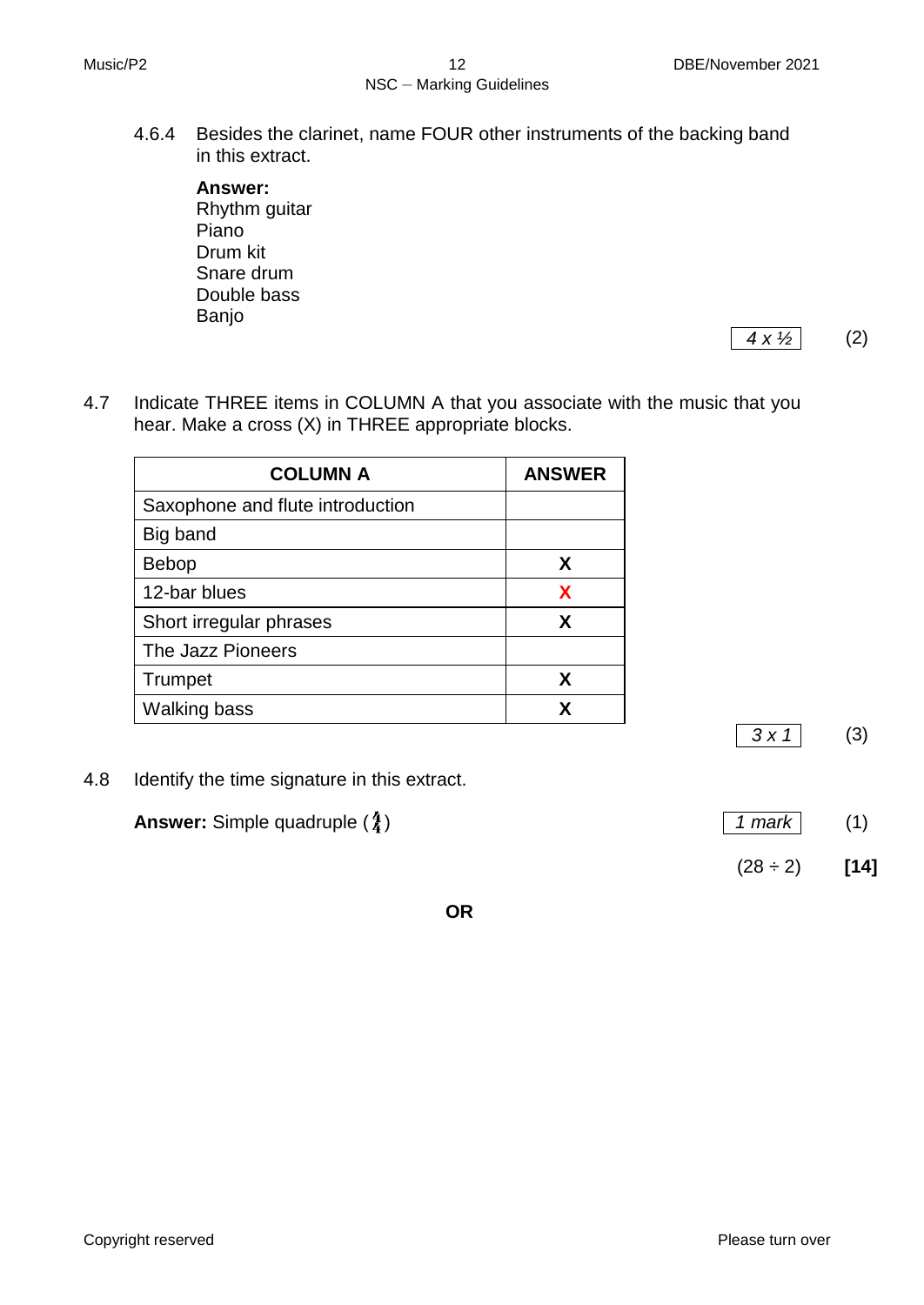## **QUESTION 5: WESTERN ART MUSIC (WAM)**

Listen to the following tracks and answer the questions that follow.

5.1 Indicate THREE items in COLUMN A that relate to the music in Track 31. Make a cross (X) in THREE appropriate blocks.

| <b>COLUMN A</b>             | <b>ANSWER</b> |
|-----------------------------|---------------|
| Symphonic                   | X             |
| Stringendo                  |               |
| Allegro                     | X             |
| Romantic period             |               |
| String orchestra            |               |
| Second subject in major key | X             |
| Concerto                    |               |
| <b>Classical period</b>     | x             |

5.2 Indicate THREE items in COLUMN A that relate to the music in Track 32. Make a cross (X) in THREE appropriate blocks.

| <b>COLUMN A</b>             | <b>ANSWER</b> |
|-----------------------------|---------------|
| Pesante                     | х             |
| Impressionistic period      |               |
| <b>Brass introduction</b>   |               |
| TTTB                        |               |
| Syncopation in melodic line | X             |
| Orchestral tutti            | X             |
| Fortissimo introduction     | x             |
| <b>Melismas</b>             |               |

*3 x 1* (3)

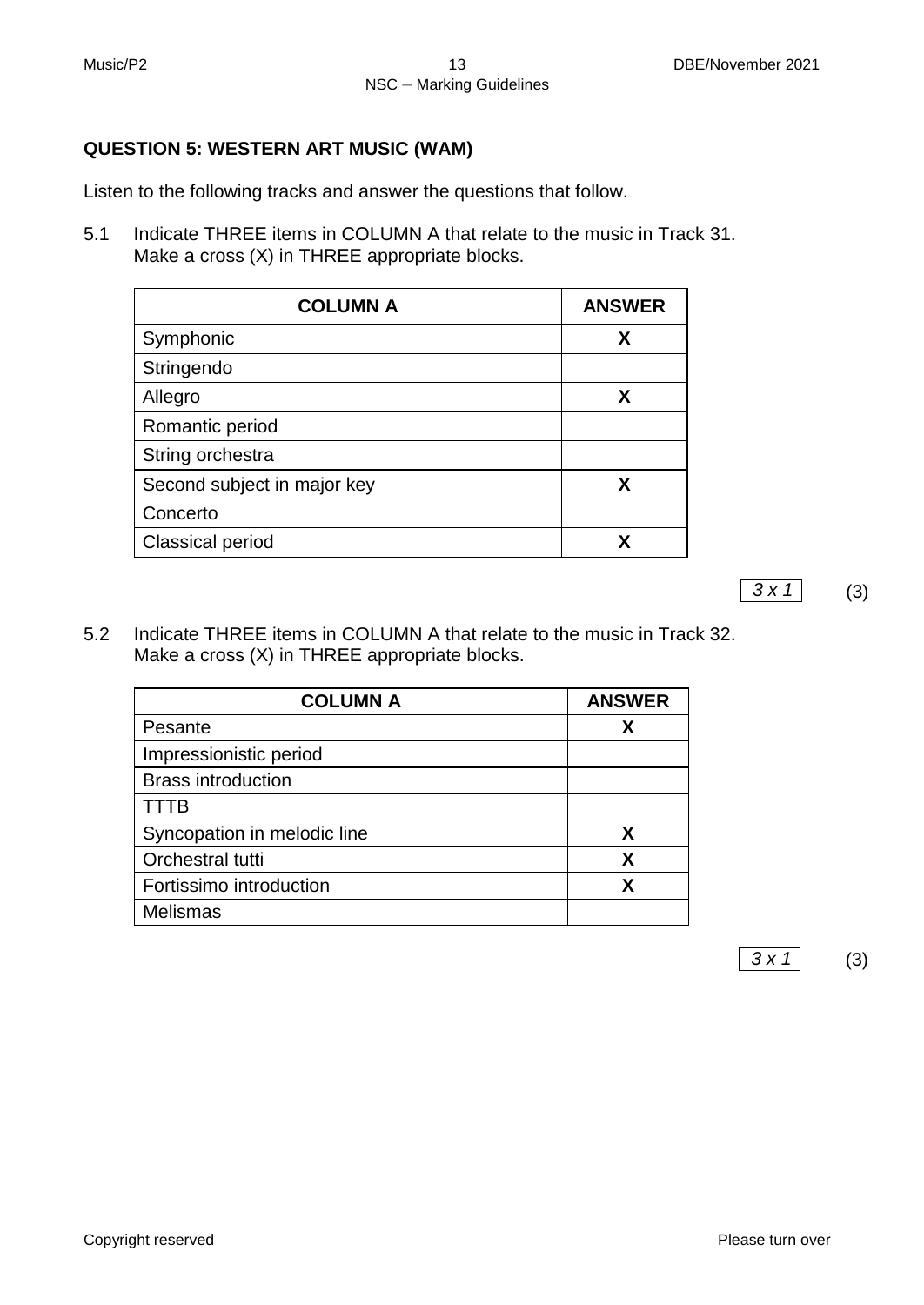5.3 Describe THREE features (5.3.1 to 5.3.3) heard in this extract.

#### **Answer:**

| 5.3.1 Most prominent   | • Pedal point           |
|------------------------|-------------------------|
| compositional feature: | Repetition of same note |

- 
- 5.3.2 Romantic feature: Cantabile melody with broken chord accompaniment
	- Expressive melody
	- Rubato
- 5.3.3 Phrases: **a Regular (4-bar/2-bar)** 
	-
	- Symmetrical/balanced phrases
	- Two similar phrases (variation in the second)
	- First phrase ends with an imperfect cadence
	- Second phrase ends with a perfect cadence
	- Third phrase has new melodic material

*3 x 1* (3)

- 5.4 Answer the following questions.
	- 5.4.1 Compare the TWO extracts according to the given music elements. Write your answers in the spaces provided.

**Answer:**

| <b>ELEMENT</b>    | <b>TRACK 34</b>           | <b>TRACK 35</b>                                      |
|-------------------|---------------------------|------------------------------------------------------|
| Time<br>signature | Quadruple<br><b>Duple</b> | Quadruple<br>Duple                                   |
| Texture           | Homophonic                | Polyphonic<br>Contrapuntal/fugal<br>Use of imitation |

*Any ONE correct fact per block x 4* (4)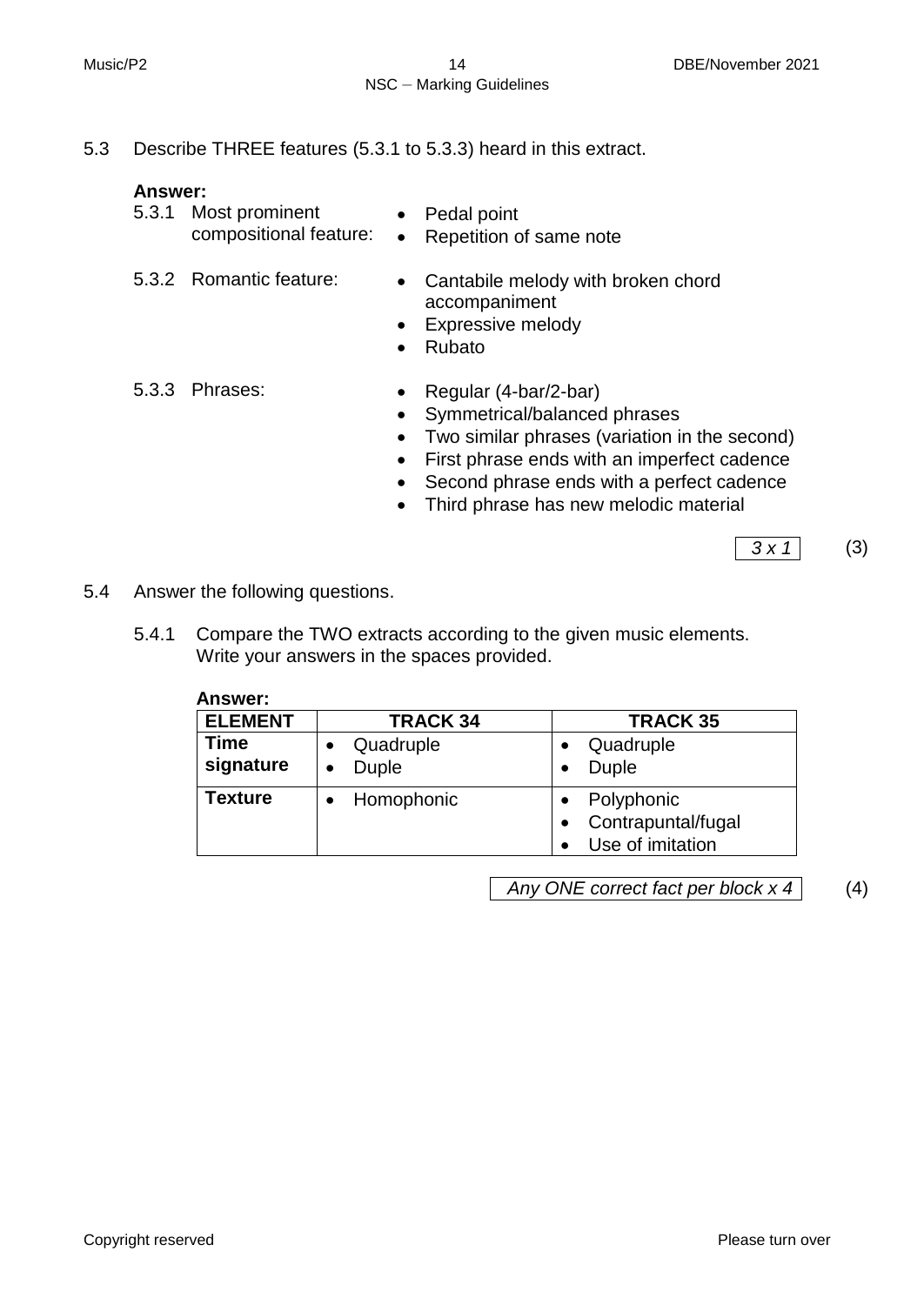5.4.2 Compare the TWO extracts according to the given music elements. Write your answers in the spaces provided.

| Answer:             |                                                                                             |                                                                                                                                                             |
|---------------------|---------------------------------------------------------------------------------------------|-------------------------------------------------------------------------------------------------------------------------------------------------------------|
| <b>ELEMENT</b>      | <b>TRACK 36</b>                                                                             | <b>TRACK 37</b>                                                                                                                                             |
| <b>Mood</b>         | Majestic and grand<br>Serious and formal<br><b>Stately</b><br>Solemn<br>Grave/Largo         | Agitated and agile<br>$\bullet$<br>character<br>Intricate/complex<br>$\bullet$<br>Elaborate<br>Nervous energy<br>Agitato/Energico/<br>$\bullet$<br>Con brio |
| <b>Articulation</b> | Mostly legato<br>$\bullet$<br><b>Emphasised chords</b><br>(sfp) between melodic<br>sections | Mostly staccato/non-<br>legato/detached                                                                                                                     |

## *Any ONE correct fact per block x 4* (4)

5.5 5.5.1 Name the character who sings in this extract.

|       | <b>Answer: Papageno</b>                                                                                                                                                                                                                                                                                                                                                                                                                                                                                                                            | 1 mark  | (1) |
|-------|----------------------------------------------------------------------------------------------------------------------------------------------------------------------------------------------------------------------------------------------------------------------------------------------------------------------------------------------------------------------------------------------------------------------------------------------------------------------------------------------------------------------------------------------------|---------|-----|
| 5.5.2 | Name the voice type that you hear in this extract.                                                                                                                                                                                                                                                                                                                                                                                                                                                                                                 |         |     |
|       | <b>Answer: Baritone</b>                                                                                                                                                                                                                                                                                                                                                                                                                                                                                                                            | 1 mark  | (1) |
| 5.5.3 | Identify the woodwind instrument with a high pitch that you hear in this<br>extract.                                                                                                                                                                                                                                                                                                                                                                                                                                                               |         |     |
|       | <b>Answer: Piccolo/pan flute/wooden flute</b>                                                                                                                                                                                                                                                                                                                                                                                                                                                                                                      | 1 mark  | (1) |
| 5.5.4 | Briefly describe the accompaniment of this aria.                                                                                                                                                                                                                                                                                                                                                                                                                                                                                                   |         |     |
|       | Answer:<br>Strings and woodwind accompaniment<br>Woodwinds join strings at two-bar intervals<br>$\bullet$<br>Light and sparse texture<br>$\bullet$<br>Varied articulation (staccato and legato)<br>$\bullet$<br>Scale-like passage on the piccolo<br>$\bullet$<br>Soft dynamic level at the beginning<br>$\bullet$<br>Crescendo at the end of the extract<br>$\bullet$<br>High strings double the melody<br>$\bullet$<br>Simple harmony provided by the accompaniment<br>$\bullet$<br>Broken-chord accompaniment in the lower strings<br>$\bullet$ | Any ONE | (1) |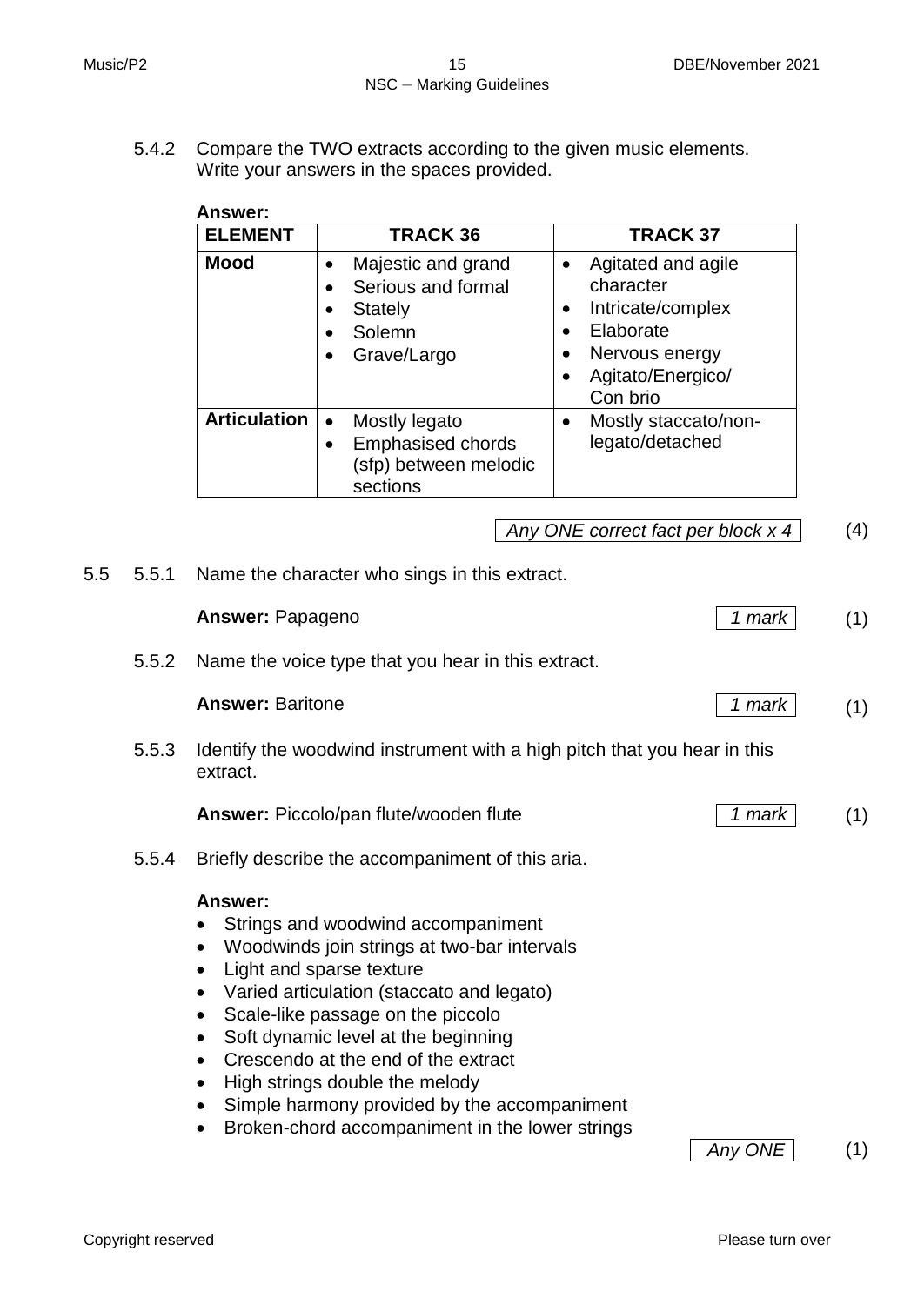5.6 Choose THREE statements in COLUMN A that best describe the music that you hear. Make a cross (X) in THREE appropriate blocks.

| <b>COLUMN A</b>                        | <b>ANSWER</b> |
|----------------------------------------|---------------|
| Theme played by the cellos initially   | X             |
| Motives played by the lower woodwinds  |               |
| Cantabile melodies                     | X             |
| Minor tonality                         |               |
| Clarinet and oboe play solo passages   |               |
| <b>Tranquillo section</b>              | X             |
| Codetta section                        |               |
| Violins play the theme the second time |               |

*3 x 1* (3)

5.7 Describe the melody of the extract.

### **Answer: Melody**

- (Legato) opening (4-bar) phrase played by solo clarinet
- (Legato) answering (4-bar) phrase played by solo French horn which simulates the Alpine horn
- Horn answers the clarinet call
- Broken chord major second inversion chord repeated in clarinet
- The horn answering phrase contains perfect octave and fifth intervals
- Melody serves as a link between two movements
- Melody evokes a pastoral mood
- Yodel theme/folk melody character

*Any THREE* (3)

5.8 Describe the accompaniment in this extract.

# **Answer:**

## **Accompaniment**

- Low-pitched strings (viola/cello/double bass) play a pedal point
- Horn becomes part of the accompaniment with sustained notes
- Gradual crescendo at the end of the extract
- Initial sustained chords are followed by broken chord/slow tremolo pattern
- Pizzicato in the double bass
- The horn punctuates the dominant-tonic harmony at the end of phrases
- Slow tremolo in high strings in the second part of the extract
- *Any ONE* (1)
- $(28 \div 2 =)$  **[14]**

# **TOTAL SECTION B: 14**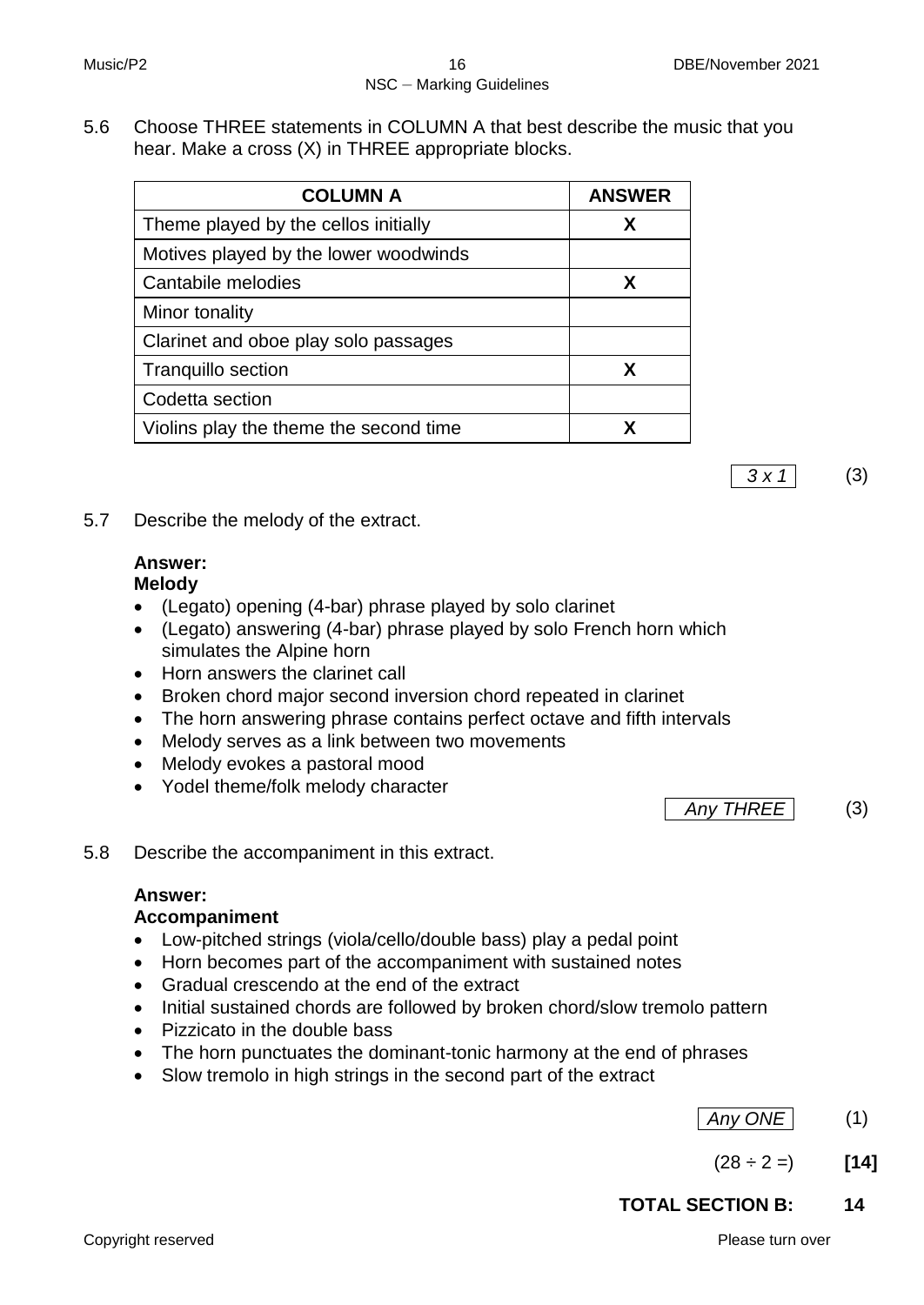# **SECTION C: FORM (Compulsory)**

# **QUESTION 6**

Read and study the questions for ONE minute.

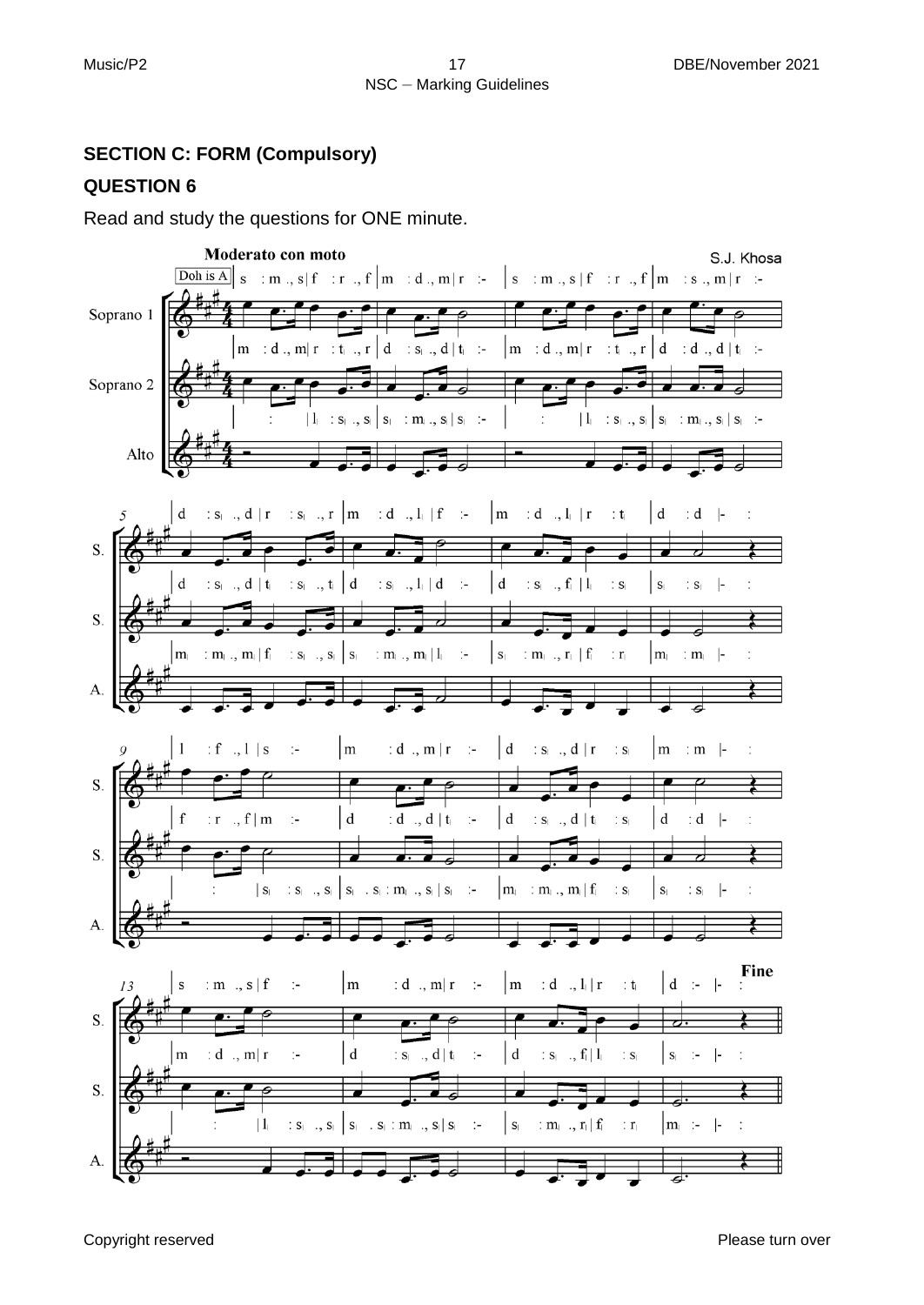





6.1 Name the overall form type of this piece.

**Answer**: ABA/Ternary form/ABCAB 1 1 mark (1)

- 
- 6.2 Motivate your answer to QUESTION 6.1 by giving a schematic layout of the form. Create rows in the table below and indicate EACH section with its correlating bar numbers.

#### **Answer:**

| <b>SECTIONS</b>              | <b>BAR NUMBERS</b>      |
|------------------------------|-------------------------|
| A $\frac{1}{2}$              | $1 - 16 \frac{1}{2}$    |
| $(a + b)$                    | $(1-8 + 9-16)$          |
| $\mathsf{B}$ $\mathcal{V}_2$ | $17 - 24$ $\frac{1}{2}$ |
| $(c + c)$                    | $(17-20 + 21-24)$       |
| A $\frac{1}{2}$              | $1 - 16 \frac{1}{2}$    |
| $(a + b)$                    | $(1-8 + 9-16)$          |

| . .<br>×<br>٠<br>v |  |
|--------------------|--|
|                    |  |

| <b>SECTIONS</b> |               | <b>BAR NUMBERS</b> |               |
|-----------------|---------------|--------------------|---------------|
|                 | $\frac{1}{2}$ | $1 - 8$            | $\frac{1}{2}$ |
|                 |               | $9 - 16$           |               |
|                 | $\frac{1}{2}$ | $17 - 24$          | ⅛             |
|                 | $\frac{1}{2}$ | $1 - 8$            | $\frac{1}{2}$ |
|                 |               | $9 - 16$           |               |

*3 marks* (3)